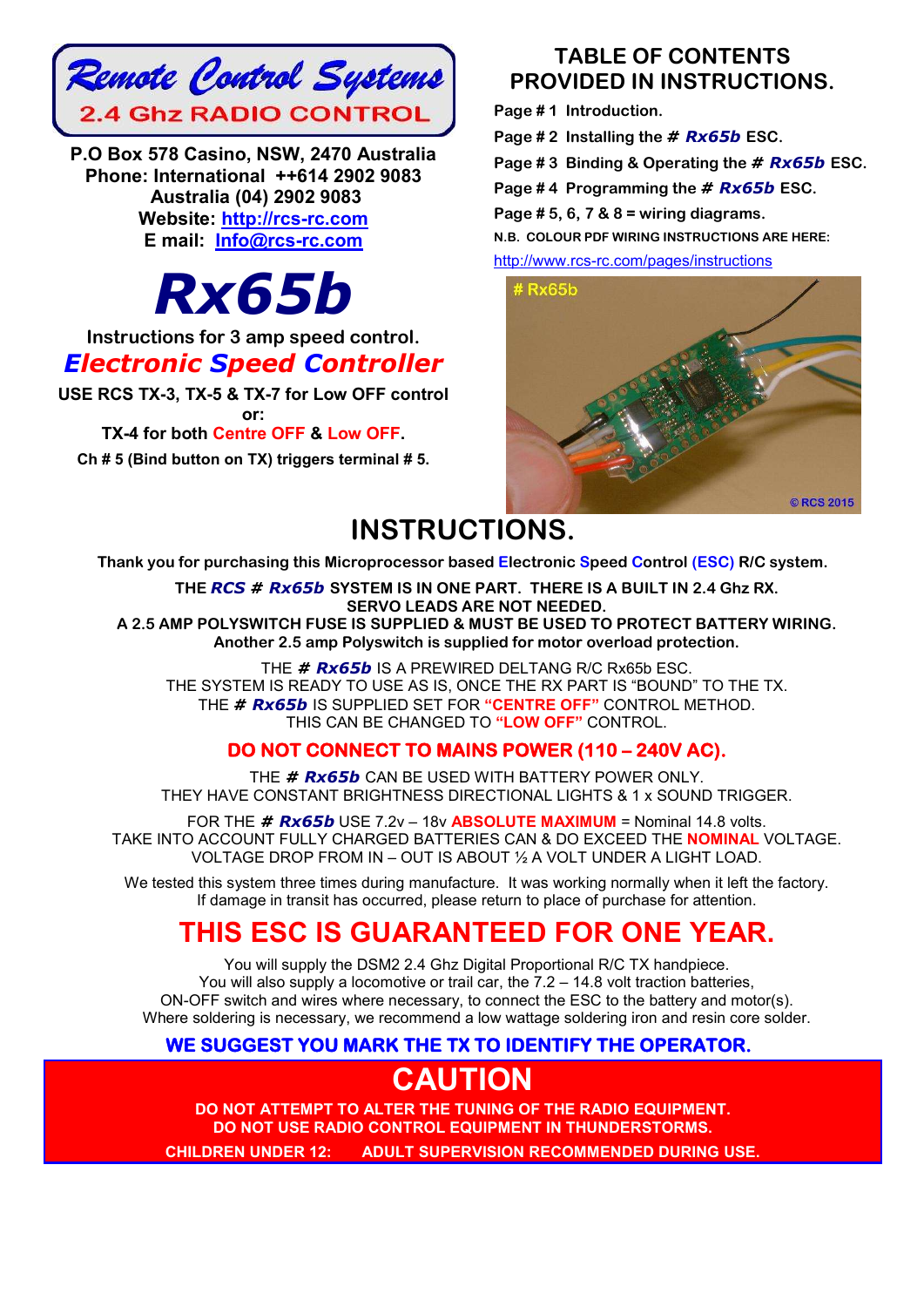# **INSTALLING THE** *# Rx65b* **ESC.**

We use, recommend & prefer any of our own DSM2 TX handpieces for the *# Rx65b* **ESC**. With Centre OFF control you can only use the TX-4 handpiece.

With Low OFF control the small knob (TX-3, TX-5 & TX-7) sets the direction. The large knob is used for speed control. Programming changes can be made by consulting page # 4 & here: http://www.rcs-rc.com/pages/battery-r/c/basic-3 For full programming codes go to http://www.deltang.co.uk/rx65a-v611-p.htm

### **LOCOMOTIVE SEPARATION.**

2.4 GHz R/C systems are not separated with crystals. Every TX has a unique identifier code. They are all legal for air & ground use. The *# Rx65b* has a built in 2.4 GHz RX and can be bound to any DSM2/DSMX TX. You can bind as many *# Rx65b* ESC's to one DSM2/DSMX TX hand piece as you wish.

**"BINDING"** must be done before the system can be used. See below for the **"BINDING"** procedure. There is no binding plug used and binding is fully automatic. Once bound to a TX the RX/ESC will stay bound to that particular TX. It is possible to bind the RX's inside a loco from the outside. The front headlight output is also tied to the RX/ESC LED and will give a visual indication that binding is taking place and when binding is complete.

#### **MOUNTING THE ESC.**

You can mount the *# Rx65b* PCB with double stick tape or non-conductive silicone. Do not allow metal objects to touch the PCB. Damage to the PCB may result.

#### **PLACING RX ANTENNA.**

After some years of using 2.4 Ghz we are now confident that it does not matter where you place the RX and antenna. We have at least 150' + range with the system in plastic locos. There is **NO** "glitching" or "Rusty Bolt Effect".

2.4 GHz RX's have been successfully used for some years with the RX & antenna inside a dummy water tank of a live steam loco and inside expensive brass electric locos. In these instances range may be slightly reduced.

#### **CRUISE CONTROL.**

If you turn the 2.4 Ghz TX OFF to save the batteries the loco will cruise on until the batteries go flat. You can "Cruise" along until the TX is turned ON again & manual control resumed. The operating program ignores DSM2 TX Fail safe. See page # 4 for how to turn ON the "Fail safe" which will slow down then stop the loco after a few seconds signal loss.

#### **POWER SOURCES.**

As is, the *# Rx65b* can only be used with battery power. Ensure the battery pack is fully charged before use. Connect the traction battery, which **MUST BE FUSED,** as per the wiring diagram. **POLARITY IS VERY IMPORTANT.** If a full wave bridge rectifier with adequate filtering is employed, it is possible to use a constant track voltage as power. *RCS* **R/C** offers a variety of installation kits for on board use such as the **# BIK-U3/6** which has screw terminals to simplify installations. For trail car installations we also have the **# BIK-TC2/3** and **# BIK-TC5**.

#### **MOTOR CONNECTION.**

With *# Rx65b* connect the motor(s) as per the wiring diagrams to **M** & **M**. The Orange **M +** motor output is positive (+) in a forward direction. Our extensive testing has shown the system doesn't need any motor "Noise" suppression.

#### **SHORT CIRCUIT & OVERLOAD PROTECTION.**

*RCS* has supplied 2 x Polyswitch fuses. It is essential the battery supply be fused for overall system protection. See the wiring diagram pages. The other Polyswitch fuse should be inserted in the motor drive circuit.

#### **LOCOMOTIVE LIGHTING.**

The *RCS # Rx65b* **ESC** has Front (white wire) & Rear (yellow wire) open collector/open drain directional lighting outputs. Please note: Maximum current is 2 amps per terminal. A suitable resistor must be used in conjunction with the LED's you will be using. You can run multiple LED's or incandescent bulbs with the outputs.

### **IT IS MOST IMPORTANT THAT THE LIGHTS BE COMPLETELY ISOLATED FROM ANY OTHER WIRING.**

Instead of rewiring some locos, sometimes it is much simpler to control the regular loco wiring by simply reversing the traction battery voltage. You can use the **# RELAY-1v3** to do this as it can save a lot of wiring in many locos. It is especially useful in USA Trains<sup>®</sup> locos to control incandescent bulbs or LED's up to 1 amp & smoke features. Please note: If the **# RELAY-1v3** has been used, the lights will flash alternately, not together as with transistor outputs. When the speed control knob is in neutral only one set of lights will be lit.

The instructions assume the operator has used the available front & rear transistor lighting outputs or **# RELAY-1v3.** If you do not have any lighting outputs connected you MUST be able to observe the LED on the ESC.

#### **SOUND SYSTEM TRIGGERS**.

The *# Rx65b* **ESC** has 1 x sound trigger pre-set on Terminal # 5 (the Green wire) to be controlled by the Ch # 5 button on all TX's. If more sound system triggers are required please consider using an RCS ALPHA-3v2 instead.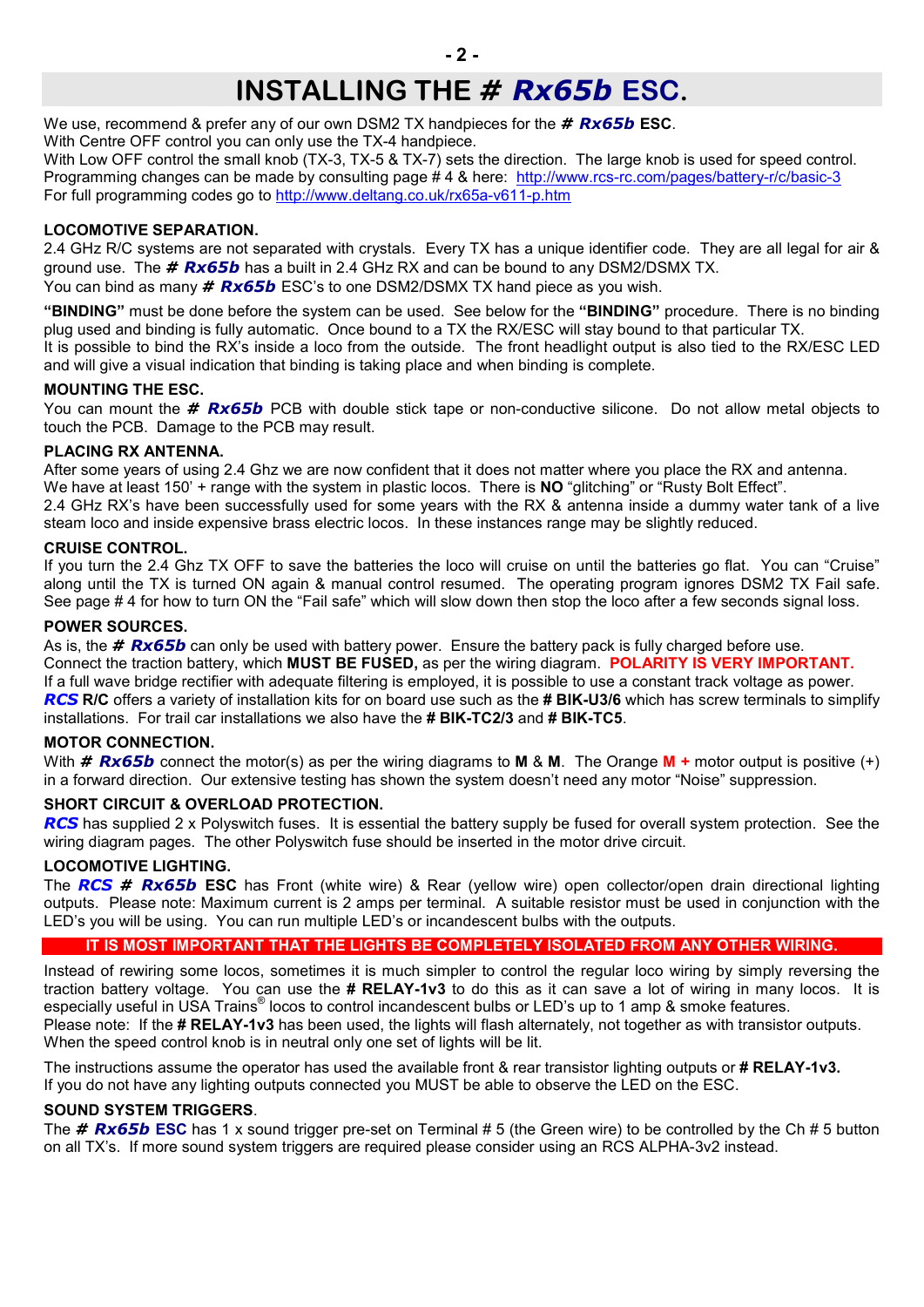# **"BINDING" THE** *Rx65b* **ESC.**

### **Prior to using this system Binding must be carried out by the operator. Unless already bound.**

The loco front headlight is set up internally to follow what the RX/ESC LED is doing.

### **HOW TO "BIND".**

**1.** Turn on the RX/Loco. The RX LED & headlight will blink slowly waiting to go into "BINDING" mode. Wait 20 seconds until the RX LED & headlight flicker rapidly indicating the RX is ready to be bound. Then:

**2.** Press & hold the Binding button (Above hexagon symbol) & turn the TX power switch to ON and hold both buttons. When RX flashes release both buttons.

**3.** The TX button and RX LED & headlight will blink slowly a few times & then both will go solid ON. The headlight will flash once and then go out.

**4.** Binding is complete.

# **OPERATING THE** *Rx65b* **ESC.**

#### **CENTRE OFF: THE THROTTLE KNOB MUST BE CENTERED BEFORE TURNING THE SYSTEM ON. LOW OFF: THE THROTTLE KNOB MUST BE SET FULLY LEFT (CCW) BEFORE TURNING THE SYSTEM ON.**

The following directions refer to the RCS TX series hand pieces.

When operating always turn the TX on first. (Not binding) Then turn the loco ON. The **ESC** & loco lights will stay OFF. After between 1 - 2 seconds the RX will recognise the TX. The RX LED on ESC will come ON & not blink. Both front & rear loco lights (if fitted) will stay OFF until a direction is selected and speed ramped up.

If the default motor & lights direction is incorrect please see Page # 4 PROGRAMMING of the full instructions. To change the default start direction use **1, 1, 6, 2.** To go back to the default use: **1, 1, 6, 1.**

### **Rx65b CENTRE OFF CONTROL. (TX-4 only)**

### **FORWARDS - SPEEDING UP.**

To select forwards direction twist the knob from neutral slowly clockwise (CW) to the right. The Front LED will come on just as the loco speeds up following the knob setting.

**SLOWING DOWN**. Turn the knob back to the left (CCW) to set desired speed.

**STOPPING.** . Completely stop the loco by bringing the knob back to neutral.

### **REVERSE - SPEEDING UP.**

To select reverse direction twist the knob slowly to the left (CCW). The Rear LED will come on just as the loco speeds up following the knob setting.

**SLOWING DOWN**. Turn the small knob back to the right (CW) to set desired speed.

**STOPPING.** . Completely stop the loco by bringing the small knob back to neutral.

**SHUTTING DOWN.** When you have finished operating, turn off the loco(s) before the TX. If you leave the loco(s) turned on the headlight will start blinking to indicate the loco is not receiving a TX signal.

\*\*\*\*\*\*\*\*\*\*\*\*\*\*\*\*\*\*\*\*\*\*\*\*\*\*\*\*\*\*\*\*\*\*\*\*\*\*\*\*\*\*\*\*\*\*\*\*\*\*\*\*\*\*\*\*\*\*\*\*\*\*\*\*\*\*\*\*\*\*\*\*\*\*\*\*\*\*\*\*\*\*\*\*\*\*\*\*\*\*\*\*\*\*\*\*\*\*\*\*\*\*\*\*\*\*\*\*\*\*\*\*\*\*\*\*\*\*\*\*\*\*\*\*\*\*\*\*\*\*\*\*\*\*\*\*\*\*

**Rx65b LOW OFF CONTROL. (All other TX handpieces).** ESC will require resetting to LOW OFF.

### **FORWARDS.**

Both lights will be out. To select forwards:

**TX-3, TX-5 & TX-7**, twist the direction knob fully to the right. (CW).

### **SPEEDING UP**.

Gently twist the knob clockwise (CW). The front light will come on just as the loco starts to accelerate away after slightly turning the knob.

The speed is proportional to the knob position with a small amount of momentum built in to prevent sudden jerky movements. Let the knob go once the desired speed has been reached. The speed will stay the same until the knob is rotated CW or CCW. Min - Max speed takes 2 x seconds.

### **SLOWING DOWN**.

Turn the knob CCW back to the desired speed. Max - Min speed takes 2 x seconds.

### **STOPPING**.

Turn the knob completely CCW back all the way to stop. The **ESC** LED & front light will be ON.

### **REVERSE**.

You must completely stop the loco first. The Throttle knob must be at Min. (i.e. fully CCW). **TX-3, TX-5, TX-7**, then twist the direction knob fully to the left (fully CCW) to select reverse. No neutral. To speed up, slow down & stop in reverse see **SPEEDING UP, SLOWING DOWN & STOPPING** above. As you speed up in reverse the appropriate directional light will illuminate.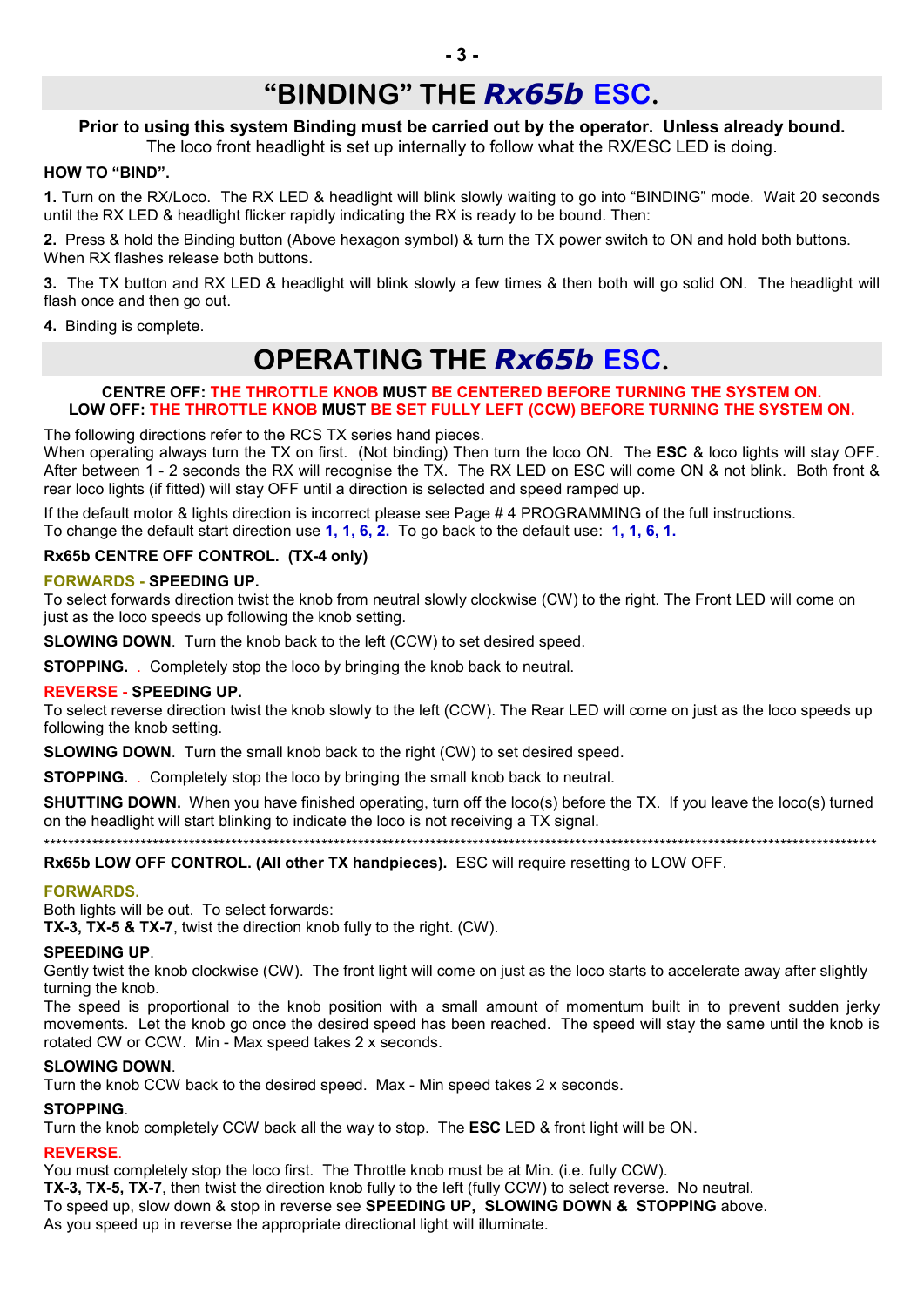### **PROGRAMMING THE** *Rx65b* **ESC.**

We have set up the **# Rx65b** with features we think will be the most useful for average Large Scalers. The system is infinitely programmable but the instructions are too detailed to publish here in their entirety. Please visit http://www.deltang.co.uk/rx65b-v611-p.htm for information on how to invoke programming mode and how to actually change the various features. Return TX-5 Aux knobs to neutral before commencing programming.



**STEP # 3**



**STEP # 1** Turn TX handpiece ON. **STEP # 2** Press and hold both F2 & F4 buttons.

Turn Rx65b RX/ESC ON. Wait for RX/ESC LED to flicker fast then release F2 & F4 buttons. RX/ESC is now ready for programming.

The small direction change (Ch # 3) knob is used for making & confirming programming changes. We strongly recommend programming only one ESC at a time only.

### **STEP # 4**

TO MAKE A MENU ITEM LEVEL CHANGE:

Twist direction knob CCW (Left) and return enough times to equal required setting. If a lower # is required from a higher # keep twisting the direction change knob to the left. It will eventually go back to the start. i.e. 1 x blink. LED will count total required blinks then:

### **STEP # 5**

TO ACCEPT A MENU ITEM LEVEL CHANGE: Twist direction knob CW (Right) & return**.** Once LEVEL change has been accepted Next LEVEL follows. (i.e. Back to STEP # 4).

Once changes to all LEVELS have been accepted the ESC LED will go solid ON. If other MENU items are to be changed START at STEP # 1 and repeat. The system is then ready to operate.

Once programming mode has been invoked here are some examples of what you might like to change.

### **Centre OFF operation.**

We supply the Rx65b ESC set to "CENTRE OFF" operation which has 150° speed & direction control on Ch # 1 from Centre OFF to full speed each way.

You can opt for "LOW OFF" control on the throttle knob with this code = **1, 1, 2, 1, 3**

### **Low OFF operation.**

If the Rx65b ESC has been set to "LOW OFF" operation and you wish to change it back to "CENTRE OFF" control on the throttle knob, use with this code = **1, 1, 1, 1**

**Fail Safe.** This is supplied turned **OFF** in case you wanted the loco to continue running with the TX turned OFF: If you want to reactivate fail safe use **5, 4, 1** and then sleep mode use **5, 3, 1** depending on the settings you wish to use. To disable the fail safe again use **5, 4, 5**. and then sleep mode use **5, 3, 7**.

You might like to reverse the default start direction so you can add a loco back to back with another. To do so use **1, 1, 6, 2.** To go back to the default use: **1, 1, 6, 1.**

Maybe you want to switch a cab light ON and OFF. Perhaps using terminal # 2 on a # LT-SW4v2. To change from momentary to latch ON - OFF. Use **3, 4, 2, 4, 1.** Back to momentary, use: **3, 4, 1, 4, 1.** It is possible to make any of the four extra functions latch ON – OFF. Contact RCS for specific codes.

**Ch # 5 Bind button:** This is the default for a sound trigger on terminal # 5. We advise you not to tamper with the switching codes.

Contact RCS if you have any other requests and we can send you the programming codes for the particular feature you wish to change.

If you have trouble programming please call RCS and we will walk you through the steps.

### **TROUBLE SHOOTING.**

**PLEASE ADVISE US OF ANY PROBLEMS ENCOUNTERED & WE WILL INCLUDE THEM HERE.**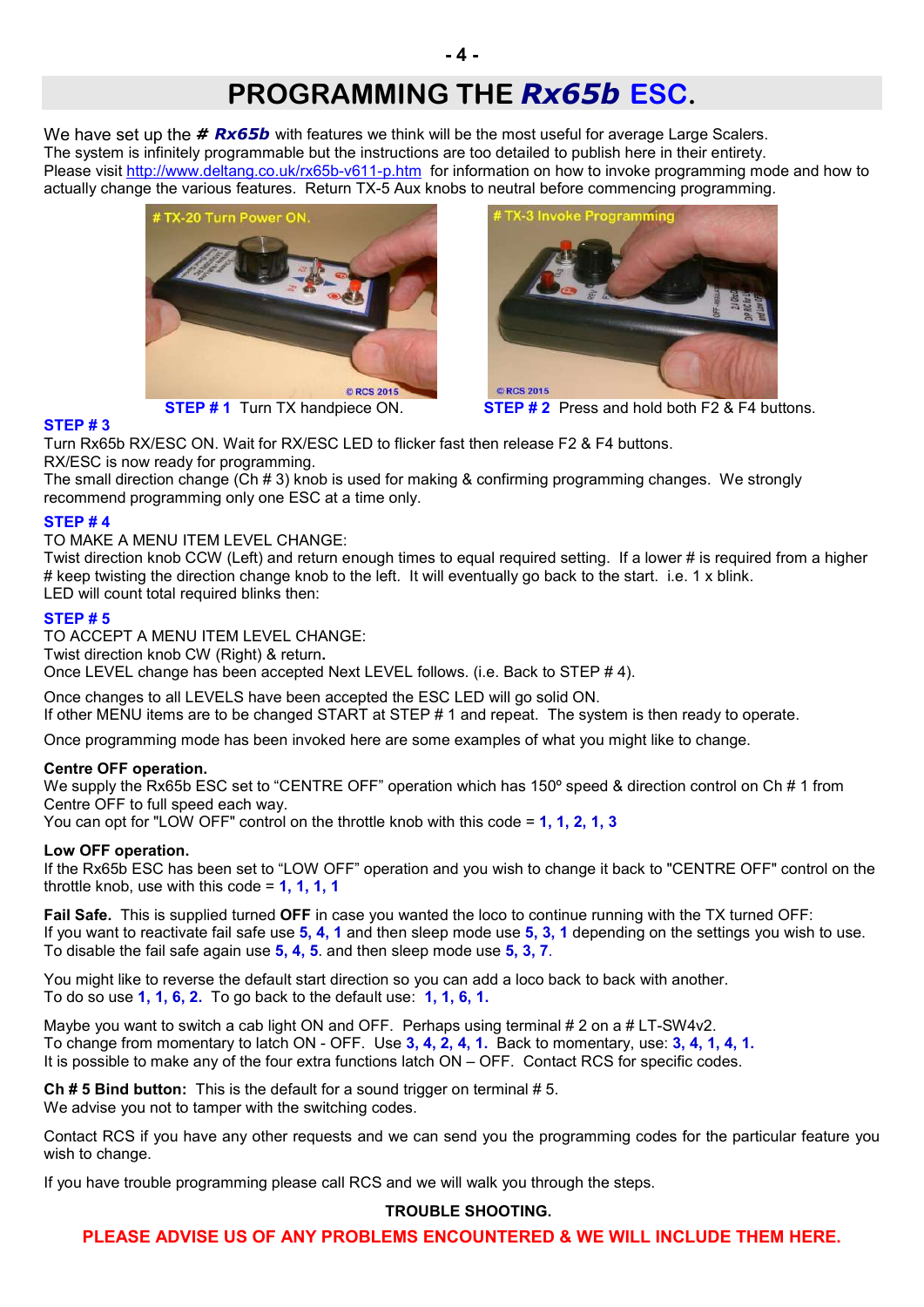# **WIRING THE RCS # Rx65b ESC** with Battery power. How to wire incandescent lighting.

N.B. Maximum current on each output is 2 amps.

The  $\bullet$  symbol indicates where wires are joined.

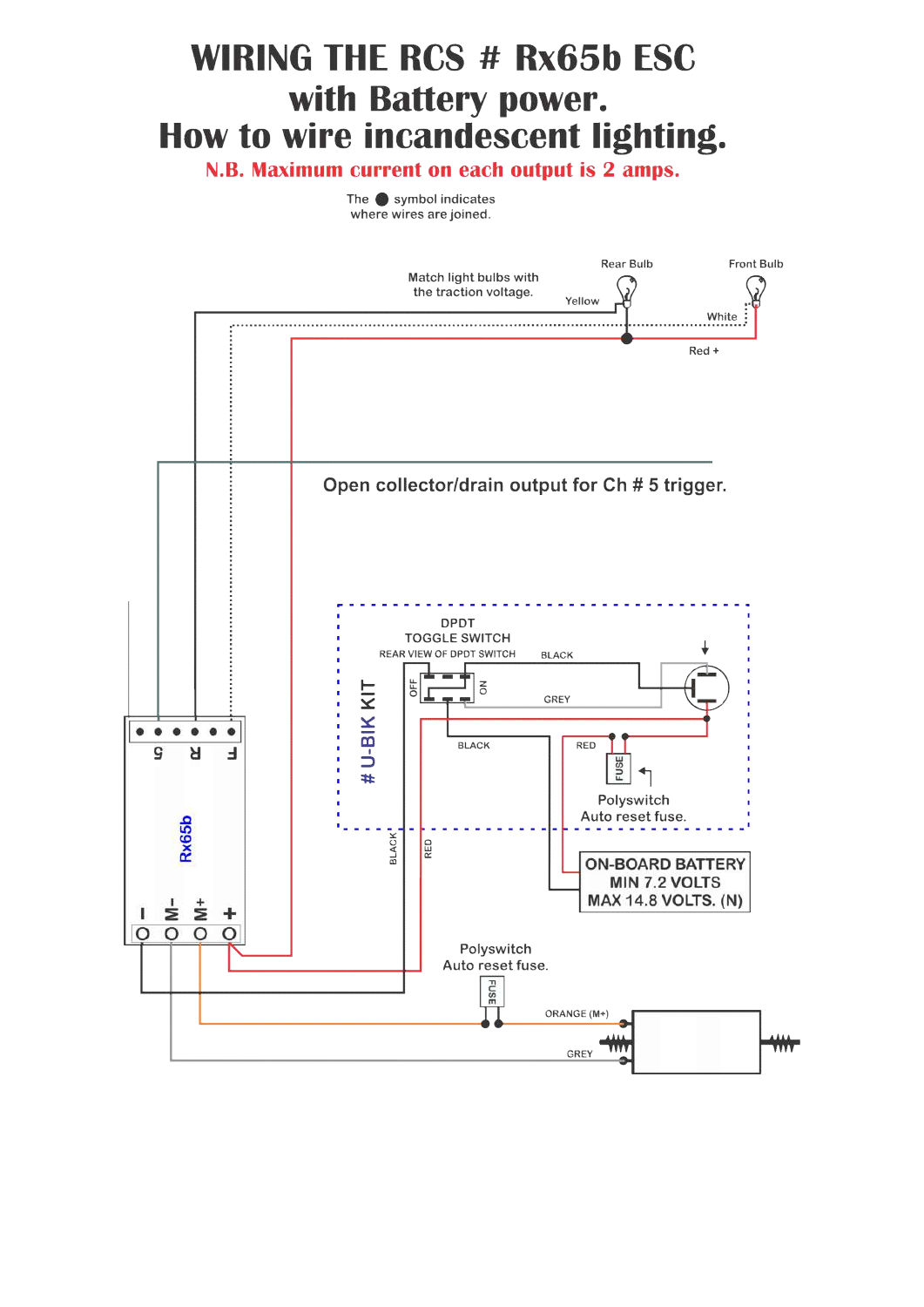# **WIRING THE RCS #Rx65b ESC** with Battery power using # BIK-U3. How to wire LED lighting.

N.B. Maximum current on each output is 2 amps.

The  $\bullet$  symbol indicates where wires are joined.

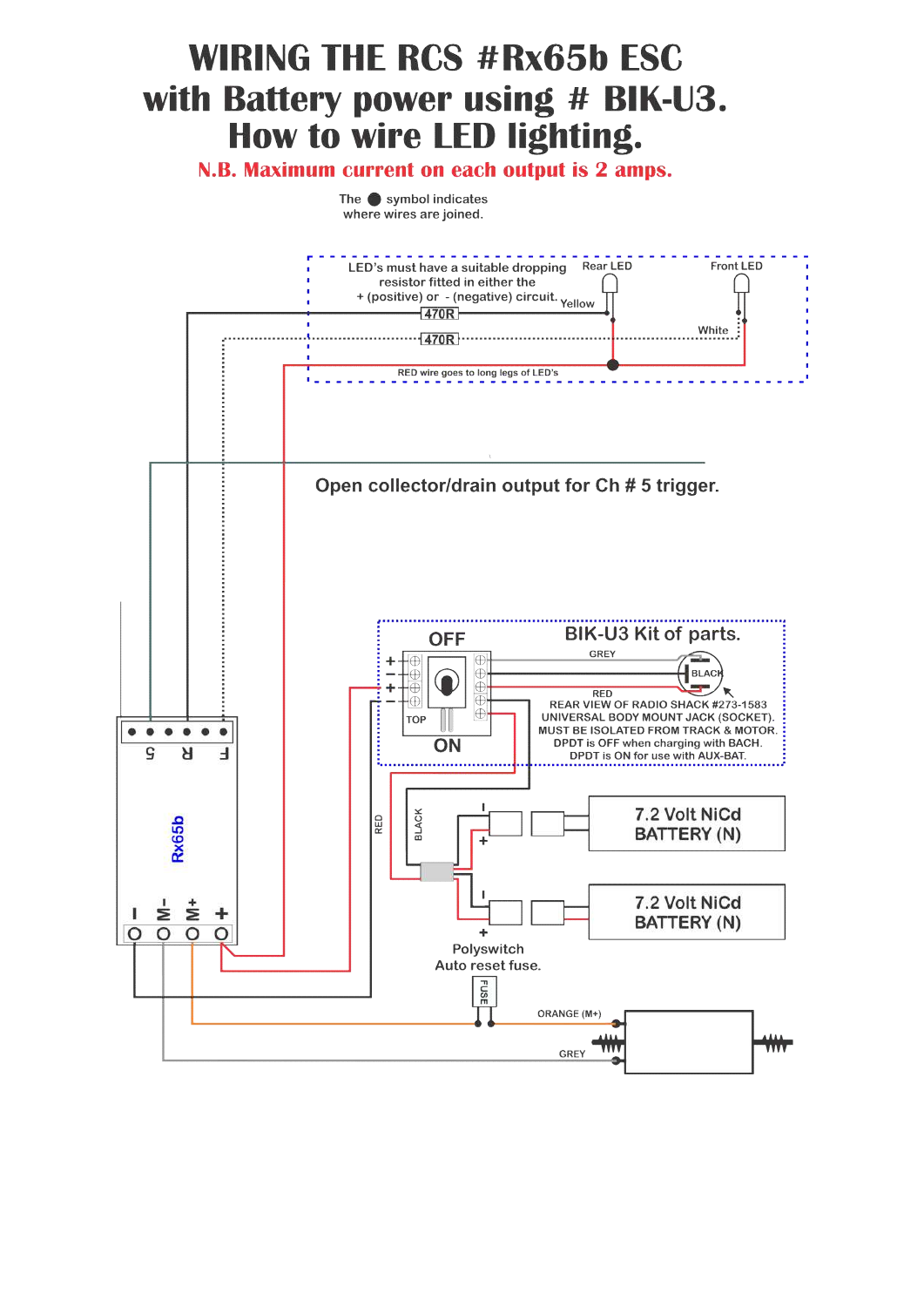# **WIRING THE RCS # Rx65b ESC** with Battery power using an SPDT switch. **Cannot use AUX-BAT.**

N.B. Maximum current on each output is 2 amps.

The  $\bullet$  symbol indicates where wires are joined.



How to wire LED lighting.